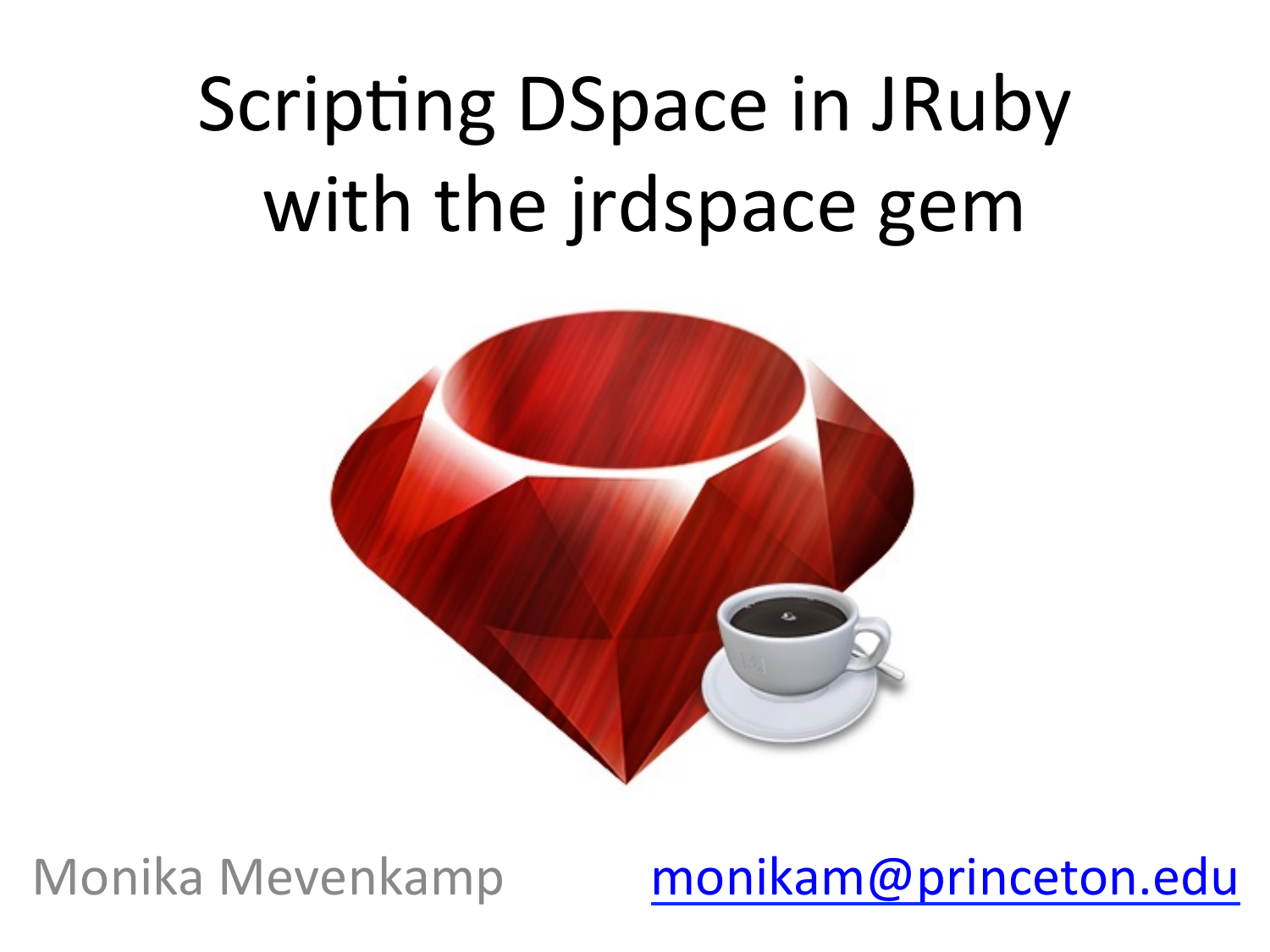

**Hierarchy** Communities Collections Items **Bitstreams** 

Web UI APIs oai, rest, ... **Accounts & Rights Stats/Reporting** 

### Administration

Web UI & CLI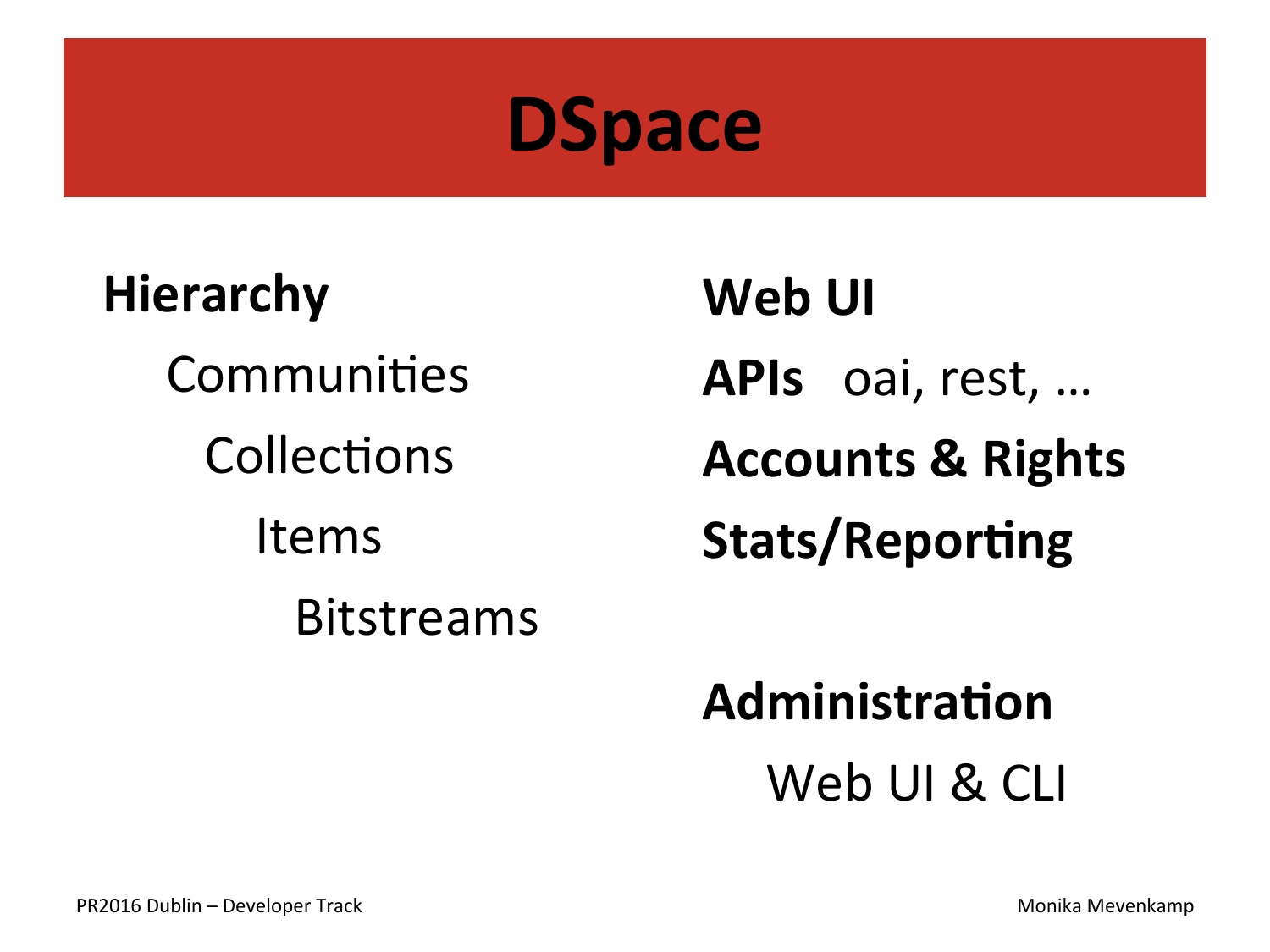# **DSpace @ Princeton**

#### DataSpace

- 60,000 Senior Thesis in ~50 departmental collections
- $\sim$  70 library collections with close to 5000 articles

various midsize and smaller collections

some research data - but mostly pdf

Soon new instance with faculty articles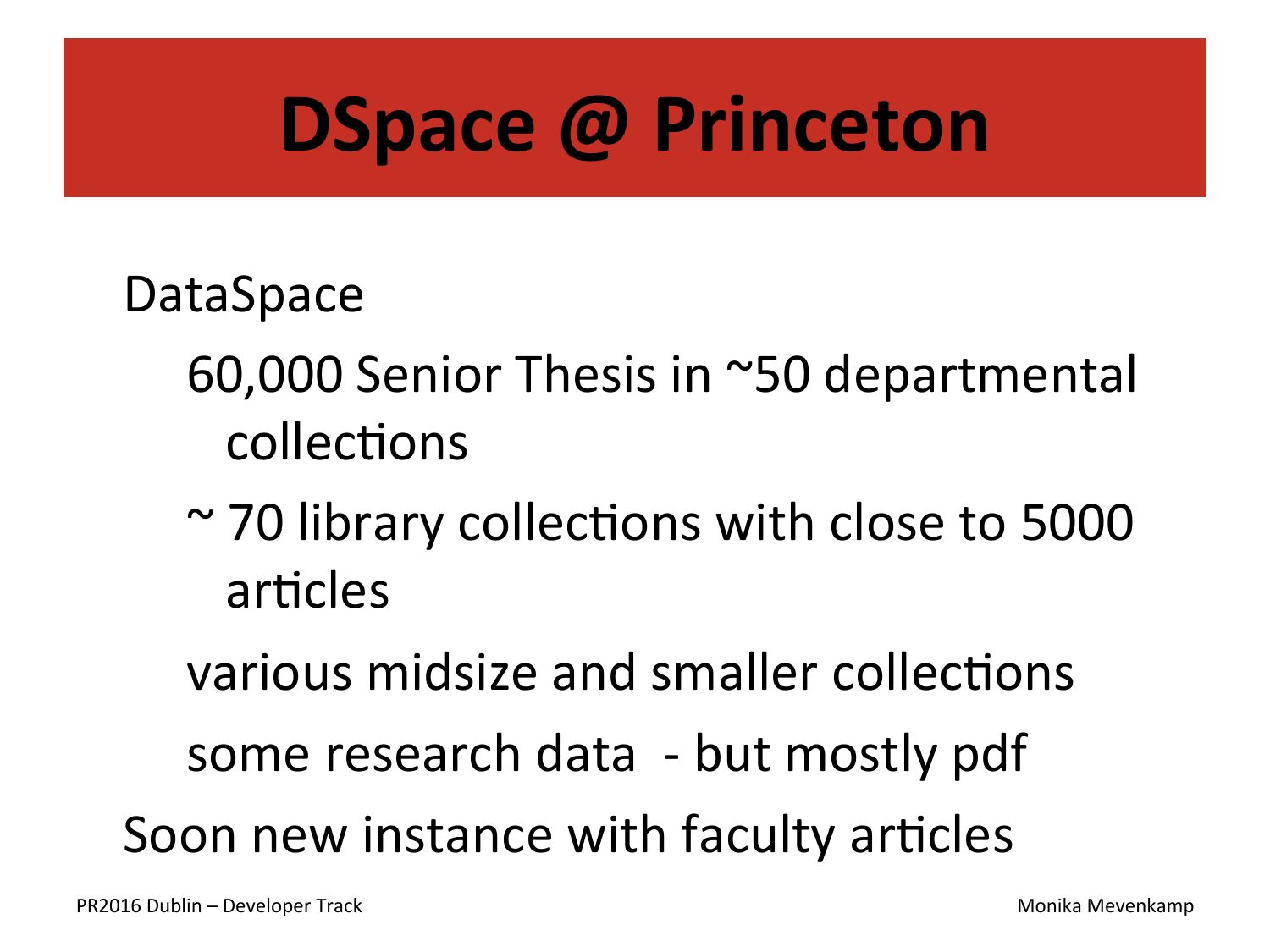# **At Princeton**

Princeton Senior Theses 

- who are submitters for department
- new default value for class year
- set metadata this way iff access permissions are these
- bitstream downloads over time

Library Content 

create a new collection such that ....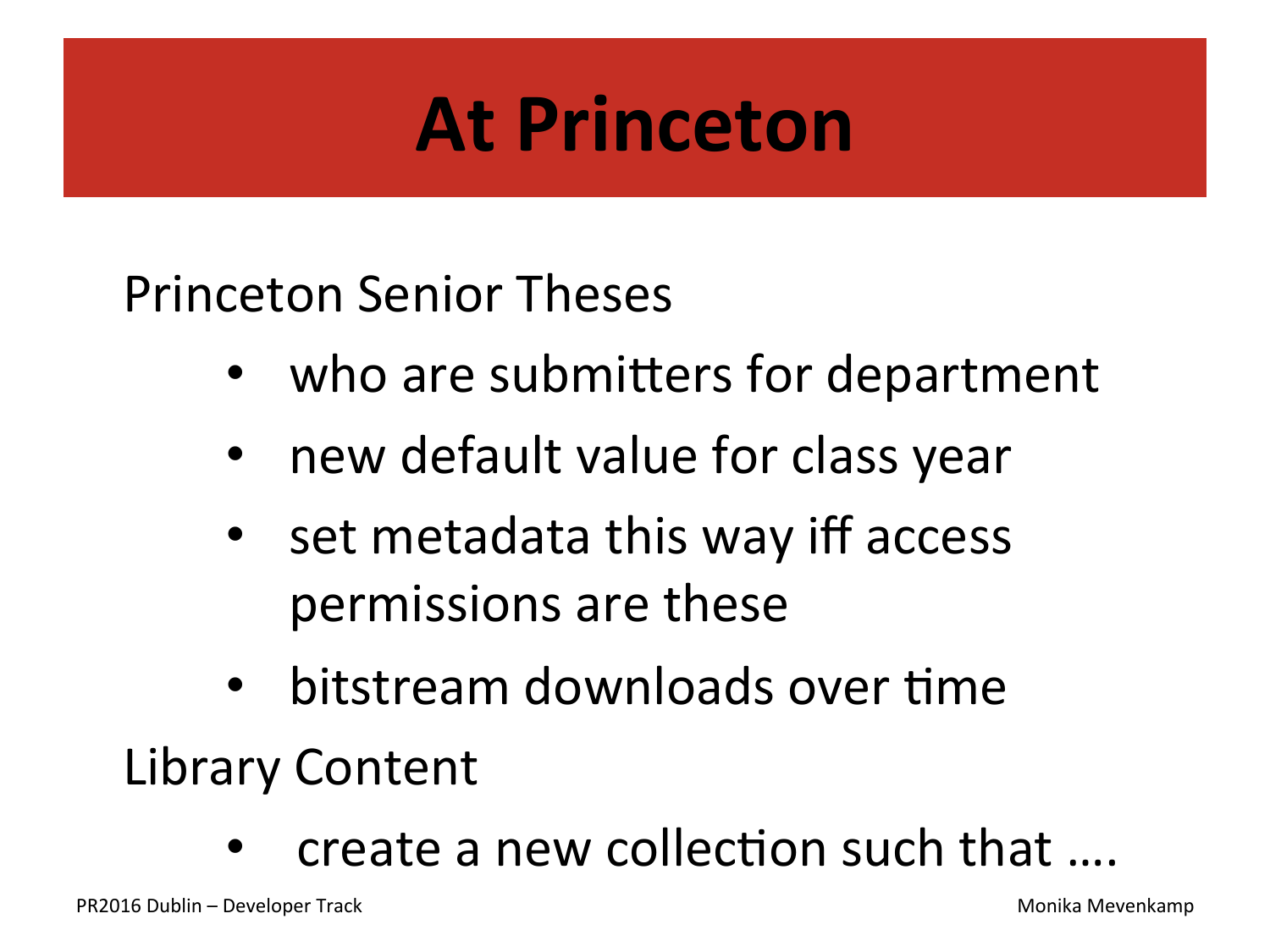

~200K lines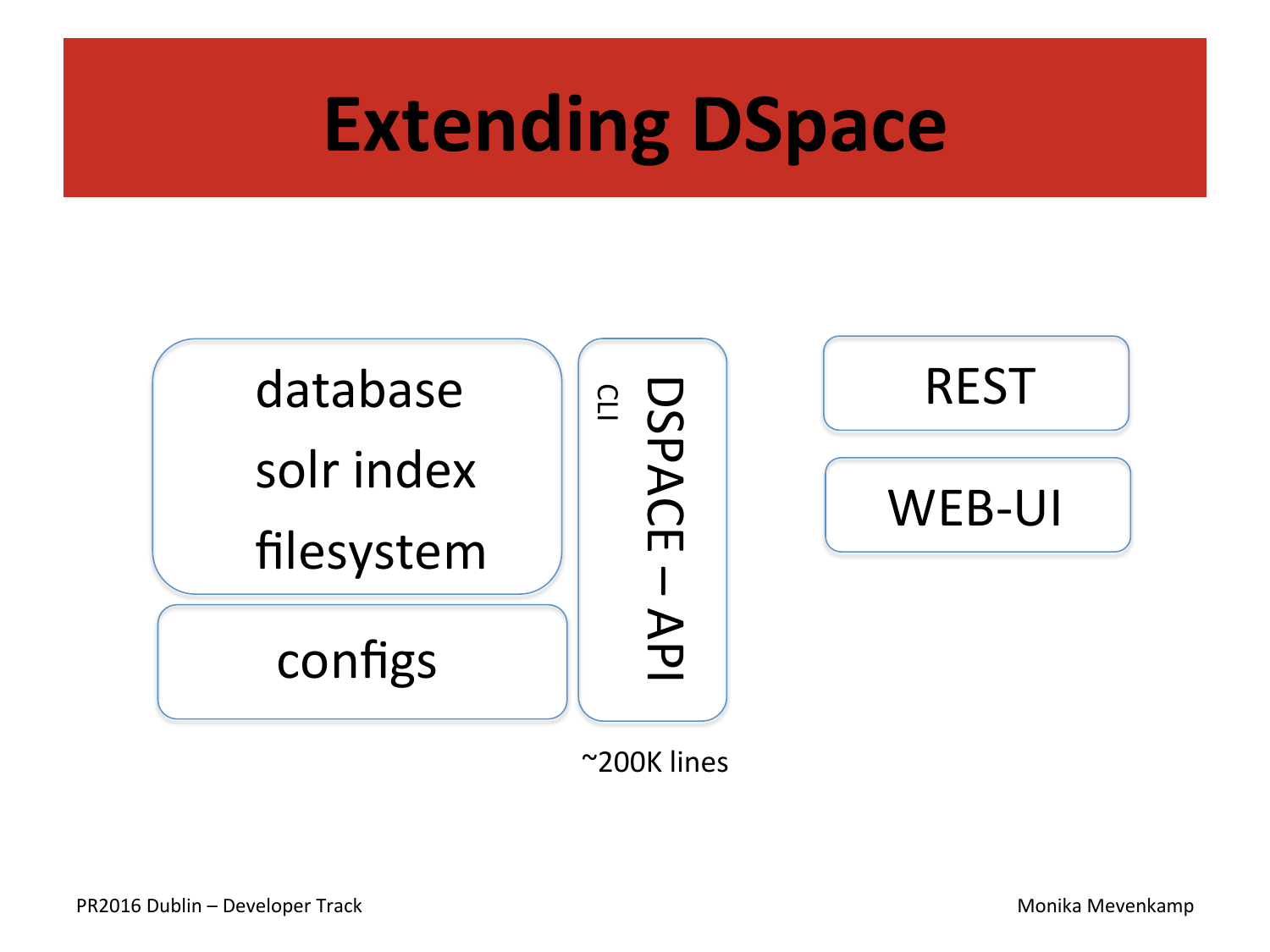

~200K lines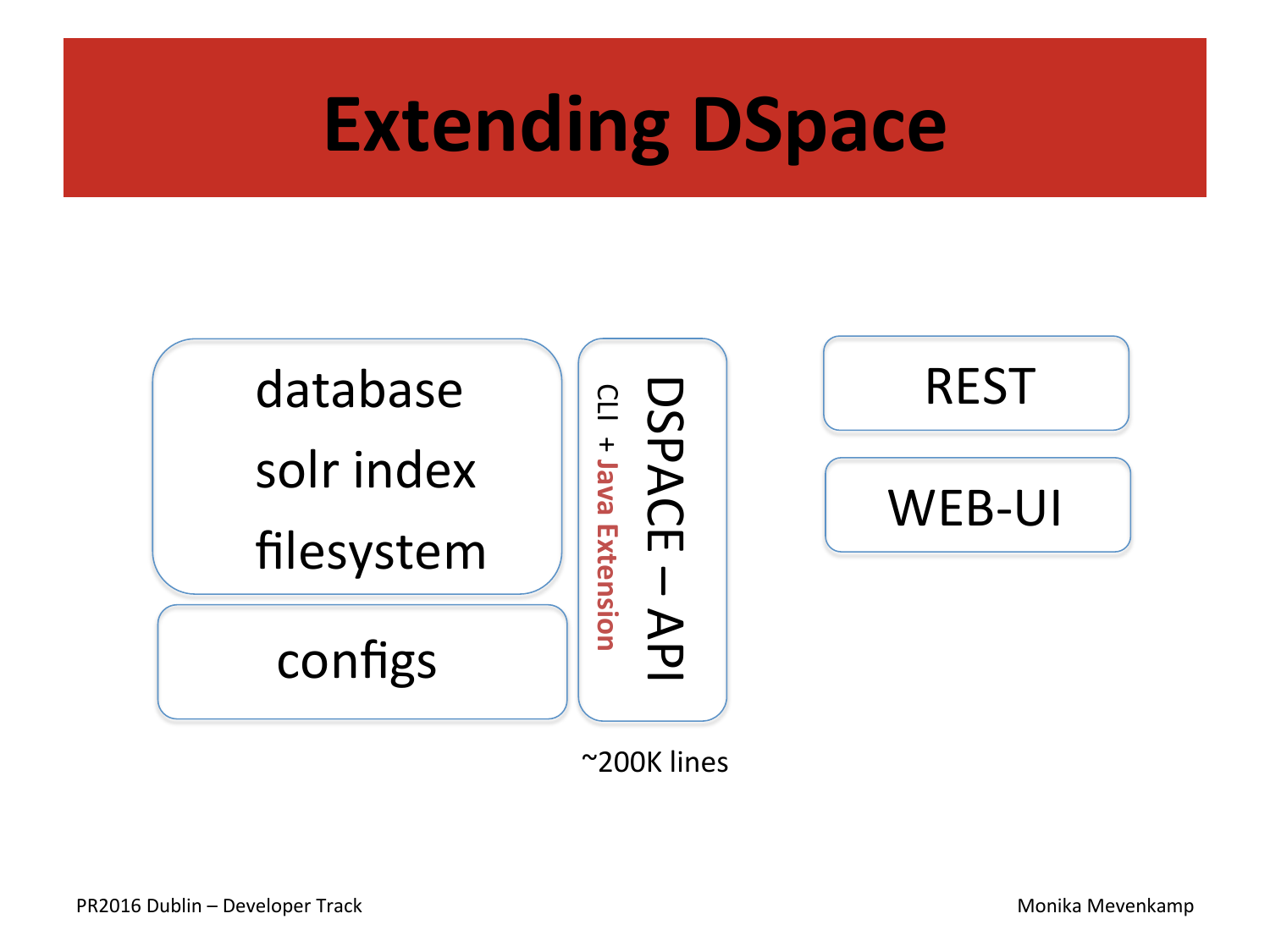

~200K lines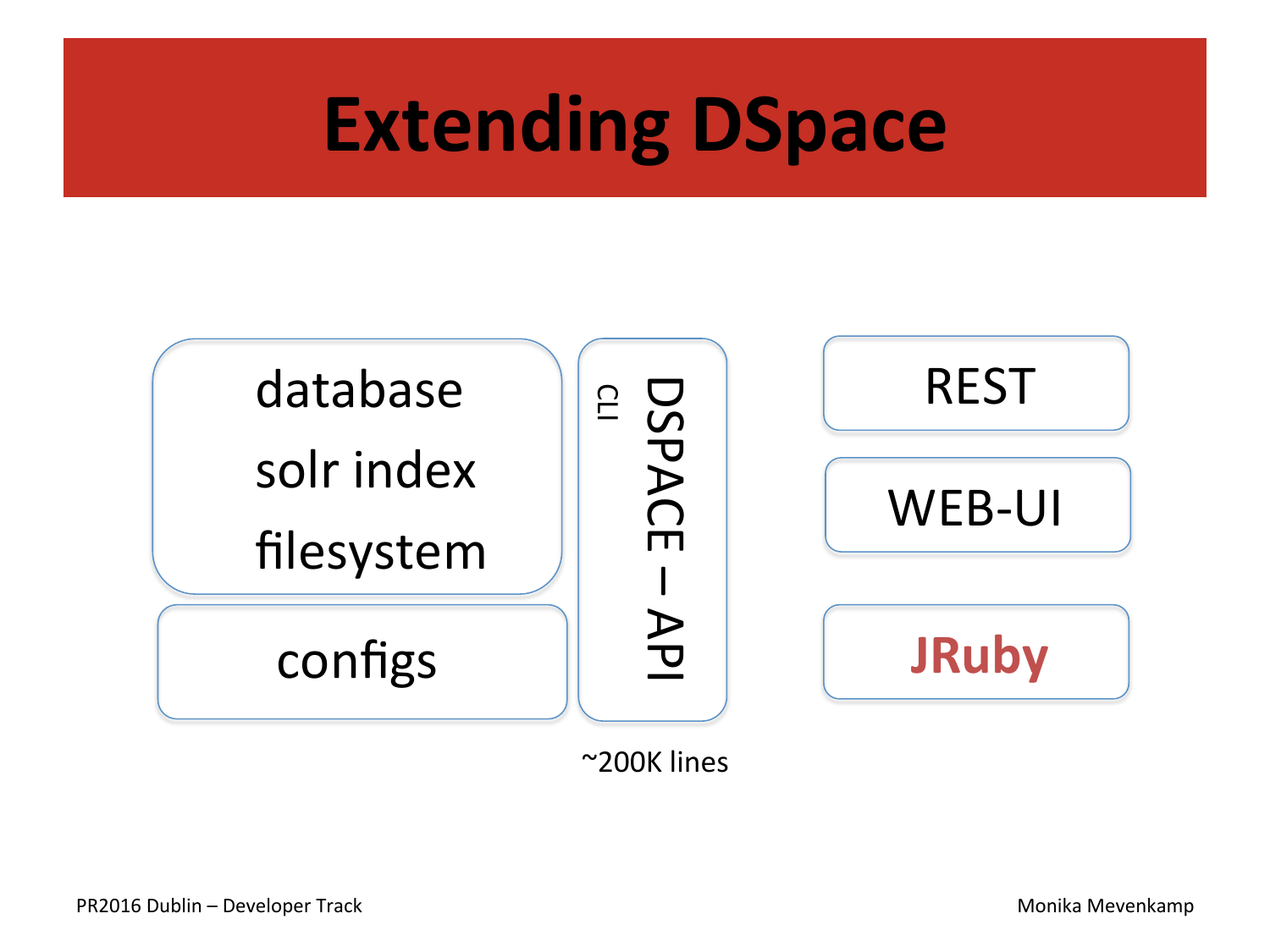#### Java Development Cycle

- code
- mvn package
- ant update
- test/run

**JRuby Development Cycle** 

- start interactive interpreter
- load dspace-api jars 12 sec
- load Ruby gems
- code, test/run code

#### 90 sec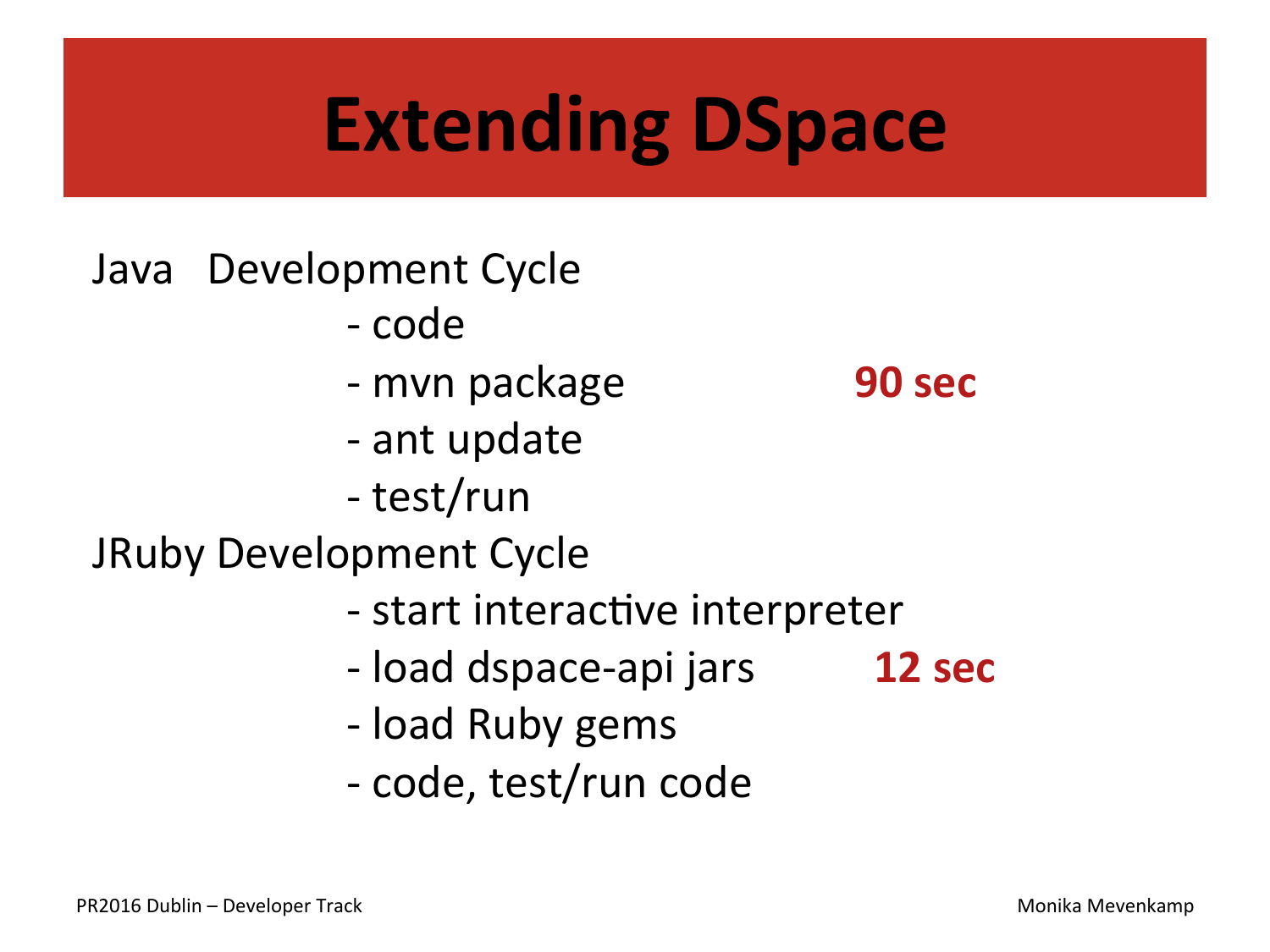# **Extending with JRuby**

Ruby interpreter written in Java Ruby load compiled Java call Java methods Java execute Ruby from Java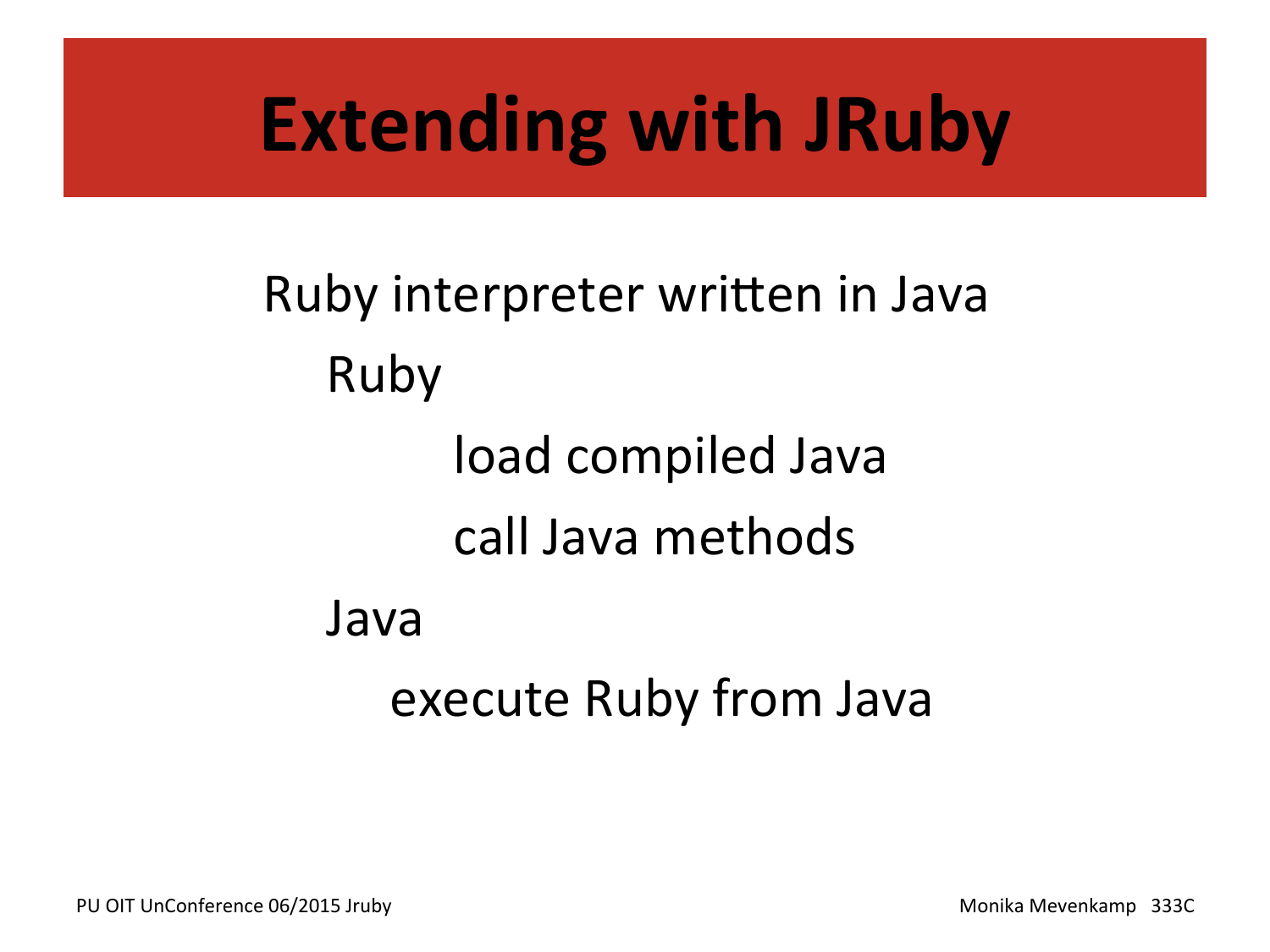# JRuby - not Jython

interfaces with Java interpreted not compiled widely used many packages

### **I know Ruby better**

Monika Mevenkamp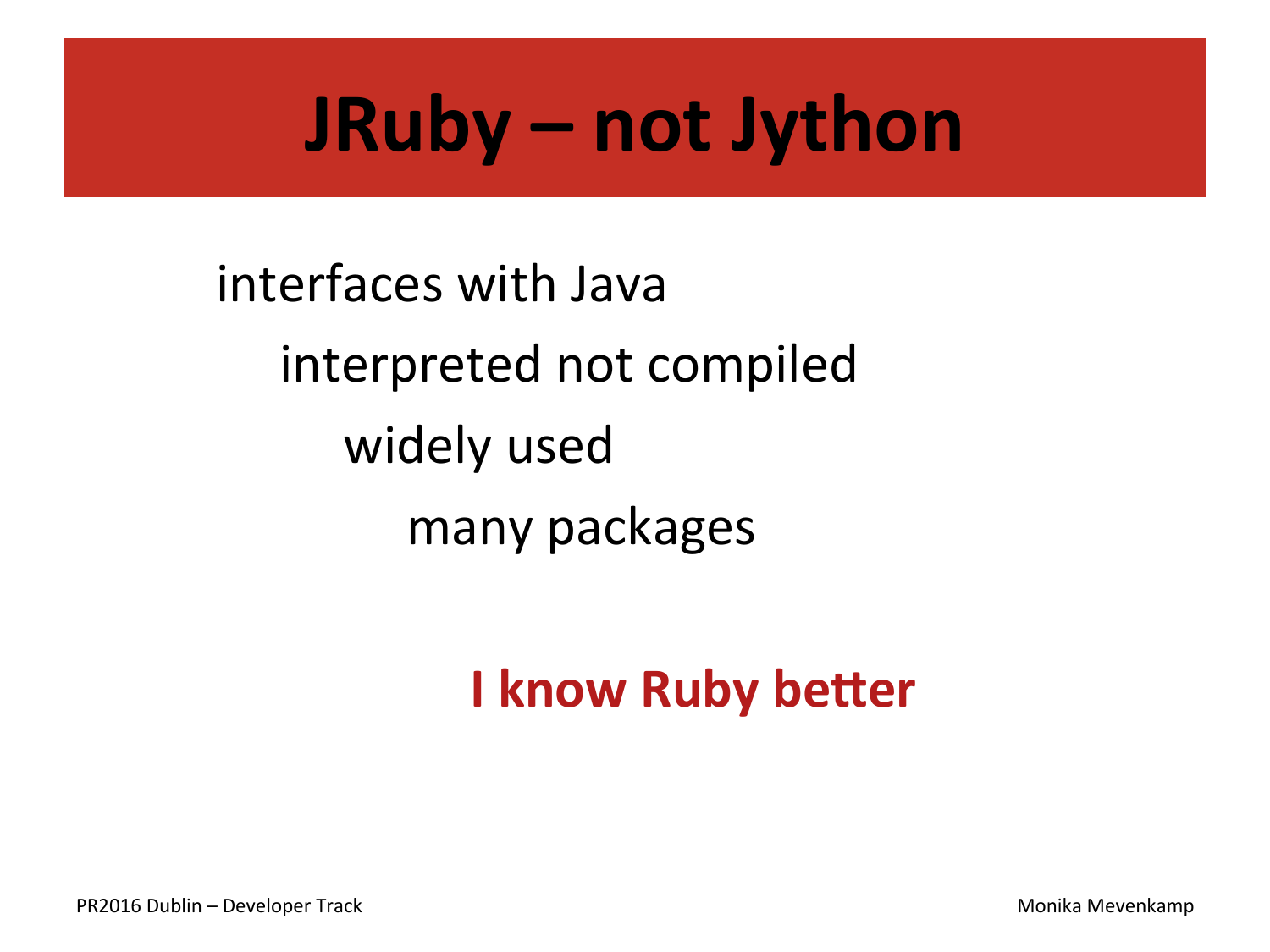## **Time For Examples**

PR2016 Dublin – Developer Track and the contract of the contract of the contract of the Monika Mevenkamp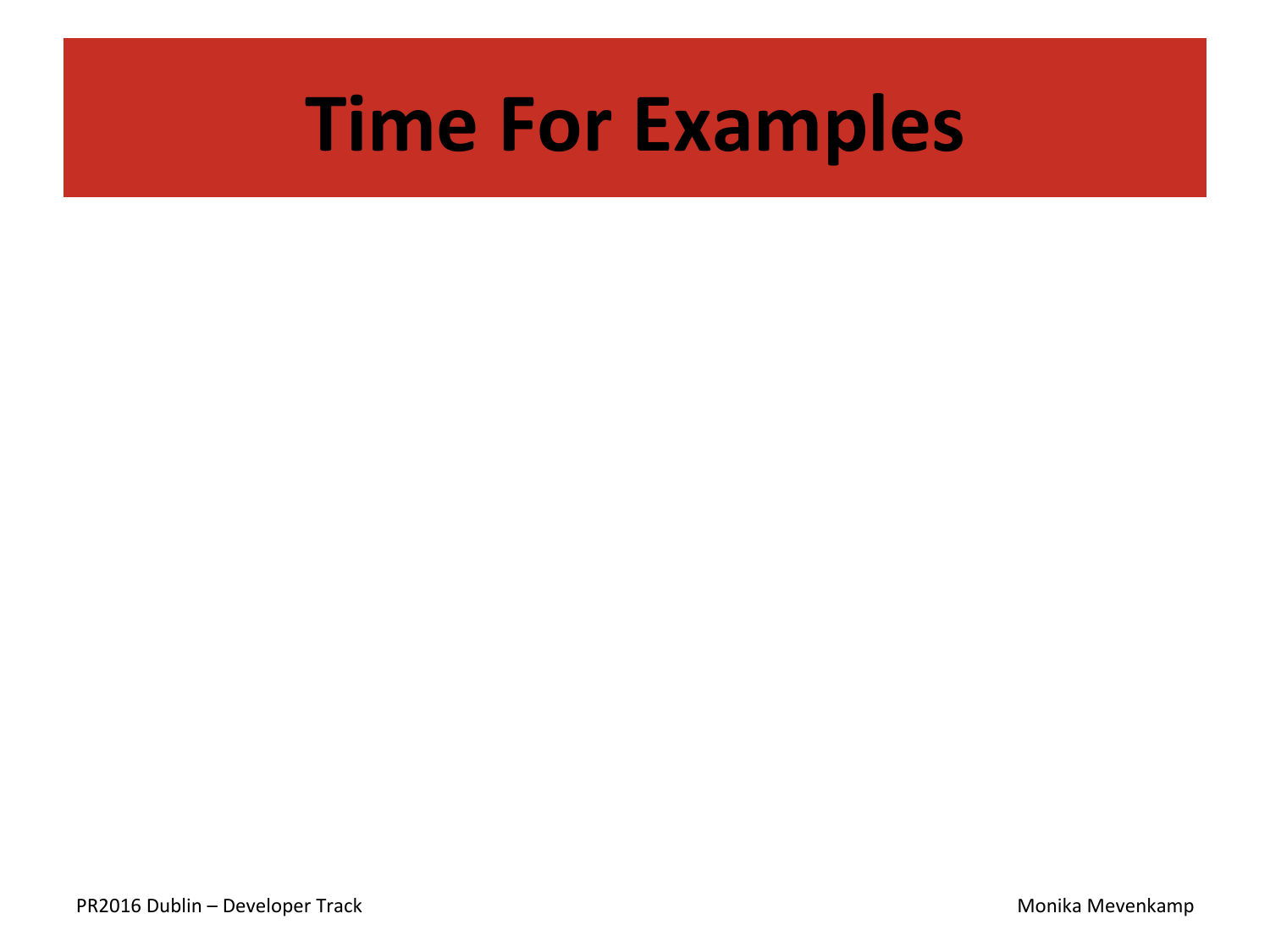### **Set Password**

### Stick it in a file  $-$  make it executable

```
#!/usr/bin/env jruby
	 	require 'dspace'
netid, pwd = ARGV # or from somewhere else
DSpace.load
DSpace.login(ENV['USER'])	
p	=	DEPerson.find(netid)	
raise "no such eperson" if p.nil?
p.setPassword(pwd)	
p.update
DSpace.commit
```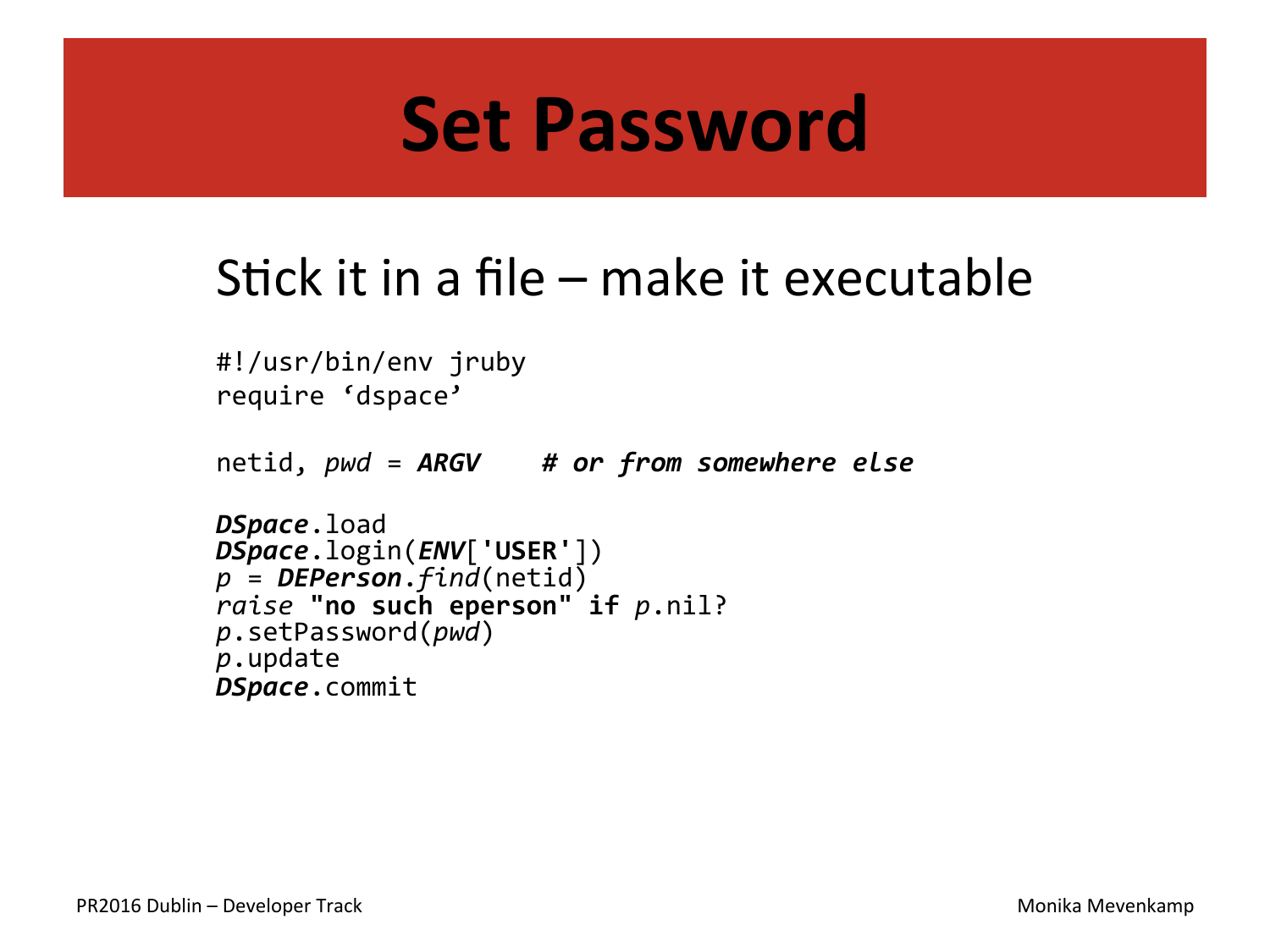# **Collection Submitters**

*handle* = **'123456789/5858'** 

```
DSpace.load
```

```
DSpace.fromString(handle).getCollections.each do	|col|		
    				subs	=	col.getSubmitters.getMembers
    members = subs.collect \{|p| p.getFullName \}puts col.getName + "\t\t" + members.join "\t"
end
```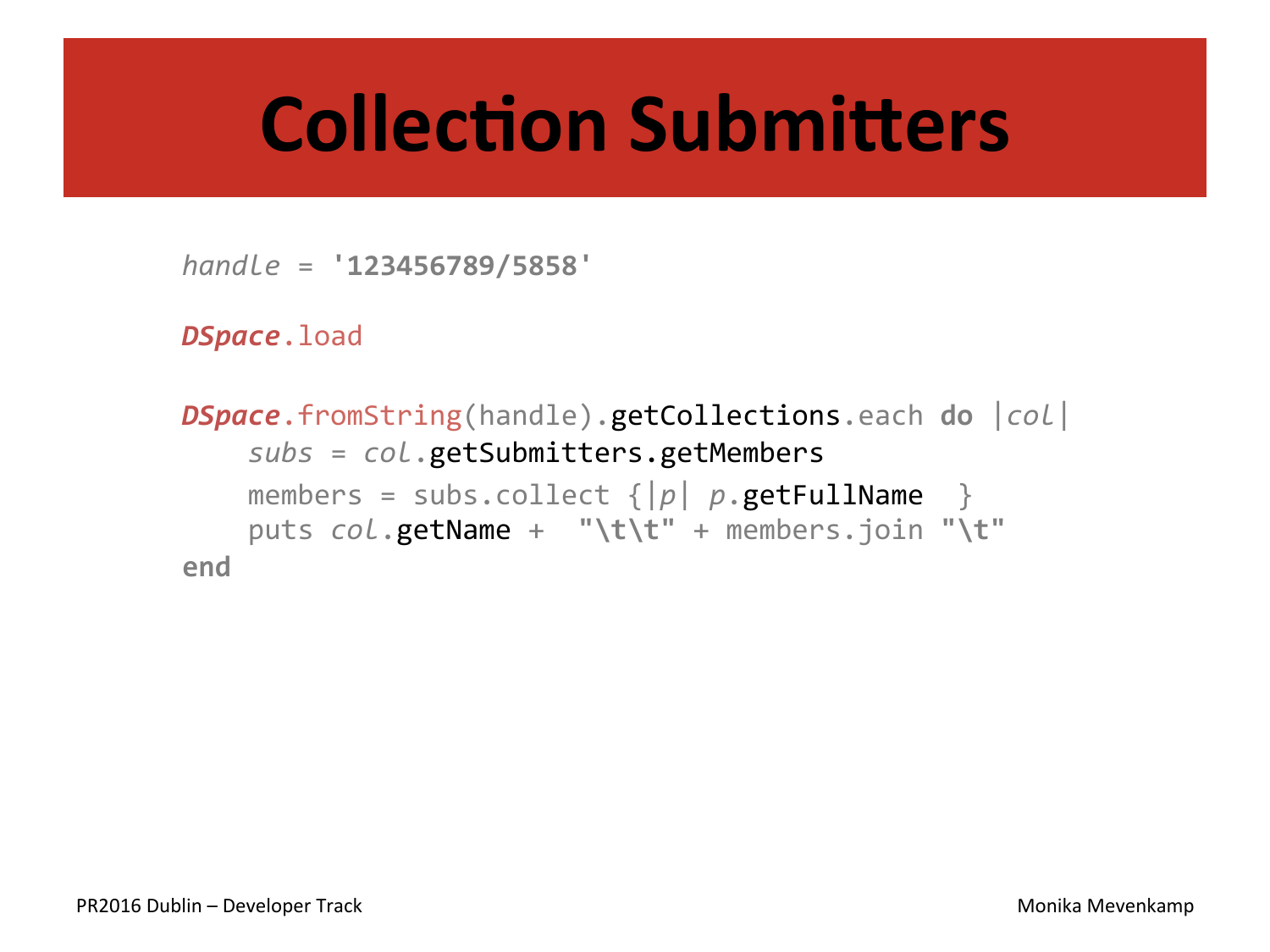# **Collection Submitters**

*handle* = **'123456789/5858'** 

*DSpace*.load

```
DSpace.fromString(handle).getCollections.each do	|col|		
    				subs	=	col.getSubmitters.getMembers
    members = subs.collect \{|p| p.getFullName
    puts col.getName + "\t\t" + members.join "\t"
end
```
Output 

Anthropology *Bergstrom McLaughlin Kuhlman Ni*colas *Architecture School Schamberger Cremin Art and Archaeology Koepp Dach ….*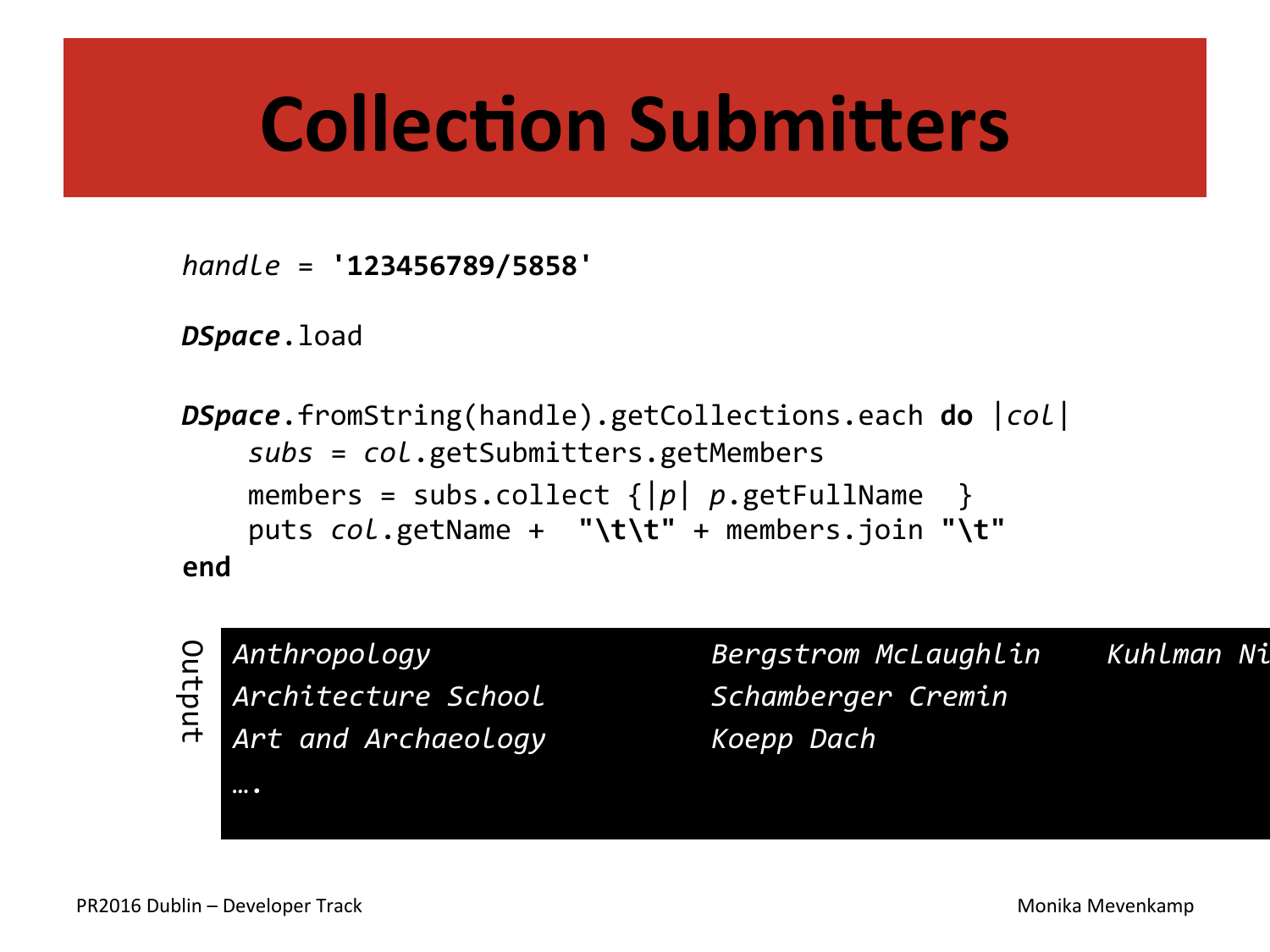# **Set Default Class Year**

```
year	=	'2016'	
schema,	element,	qualifier	=	['pu',	'date',	'classyear']	
handle	=	'123456789/5858'	
DSpace.load
DSpace.login(ENV['USER'])	
DSpace.fromString(handle).getCollections.each do |col|<br>template = col.getTemplateItem<br>if (template) then<br>template.setMetadataSingleValue(schema, element,
oualifier, nil, year)<br>
template.updateMetadata<br>
end
end
```
#### *DSpace*.commit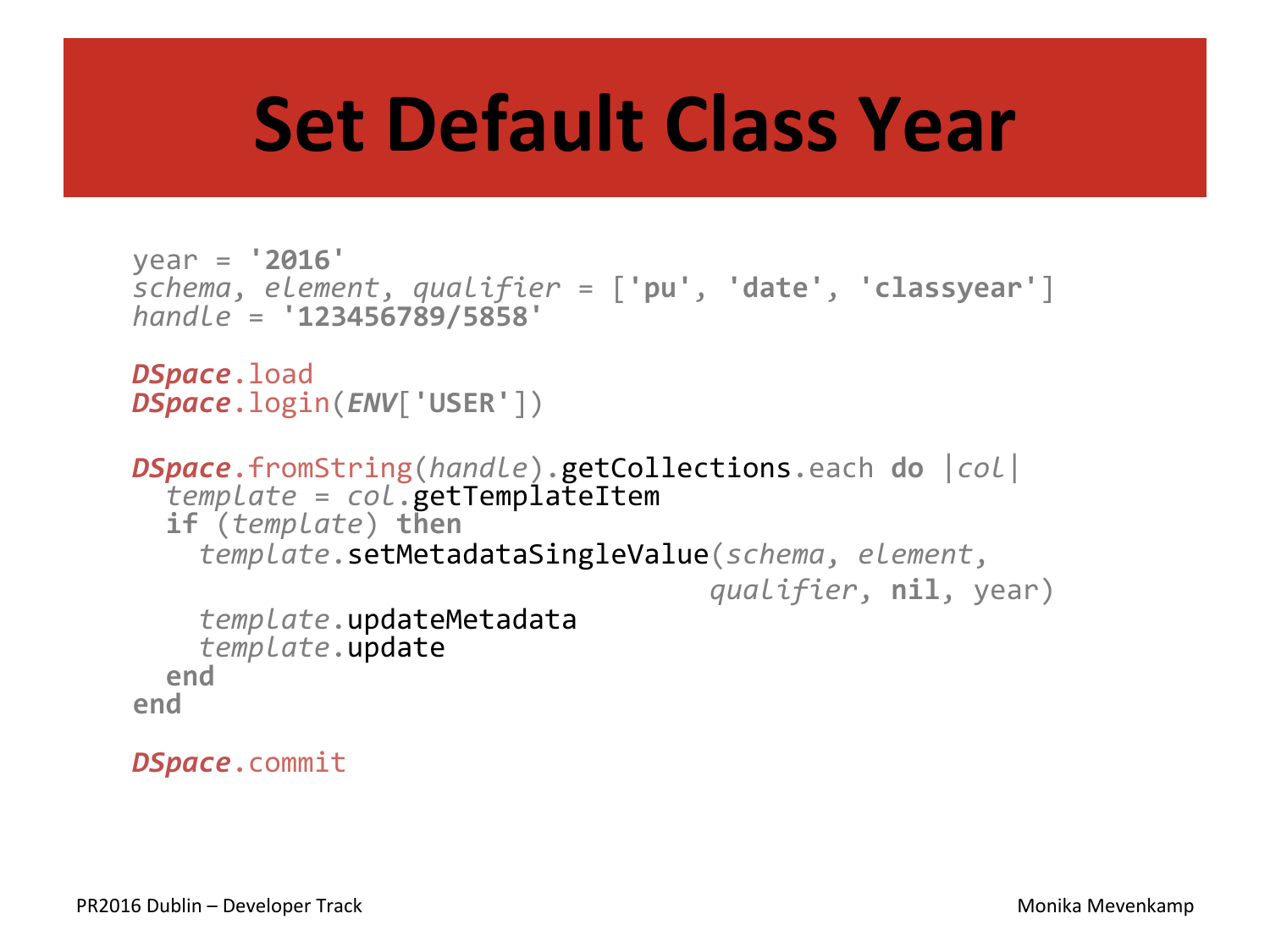# **Submissions Over Time**

```
date field = 'dc.date.accessioned'
iter, submissions = DItem.iter, {}
while (i = iter.next())		begin	
    date = i.getMetadata(date_field)
    				year,	month	=	date.split('-')	
    				submissions[year]	||=	[]	
    				submissions[year][month.to_i]	||=	0	
    				submissions[year][month.to_i]	+=	1	
  		rescue	
    				$stderr.puts "Item #{i} can'	t	parse	#{date}"	
  		end	
end \vert puts "Year\t" + (1..12).collect{\vert m \vert m.to_s}.join("\t")
            submissions.keys.sort.each	{	|y|	
                counts = (1..12) .collect \{ |m| submissions[y][m] | | 0 \}				puts	y	+	"\t"	+	counts.join("\t")	
            }
```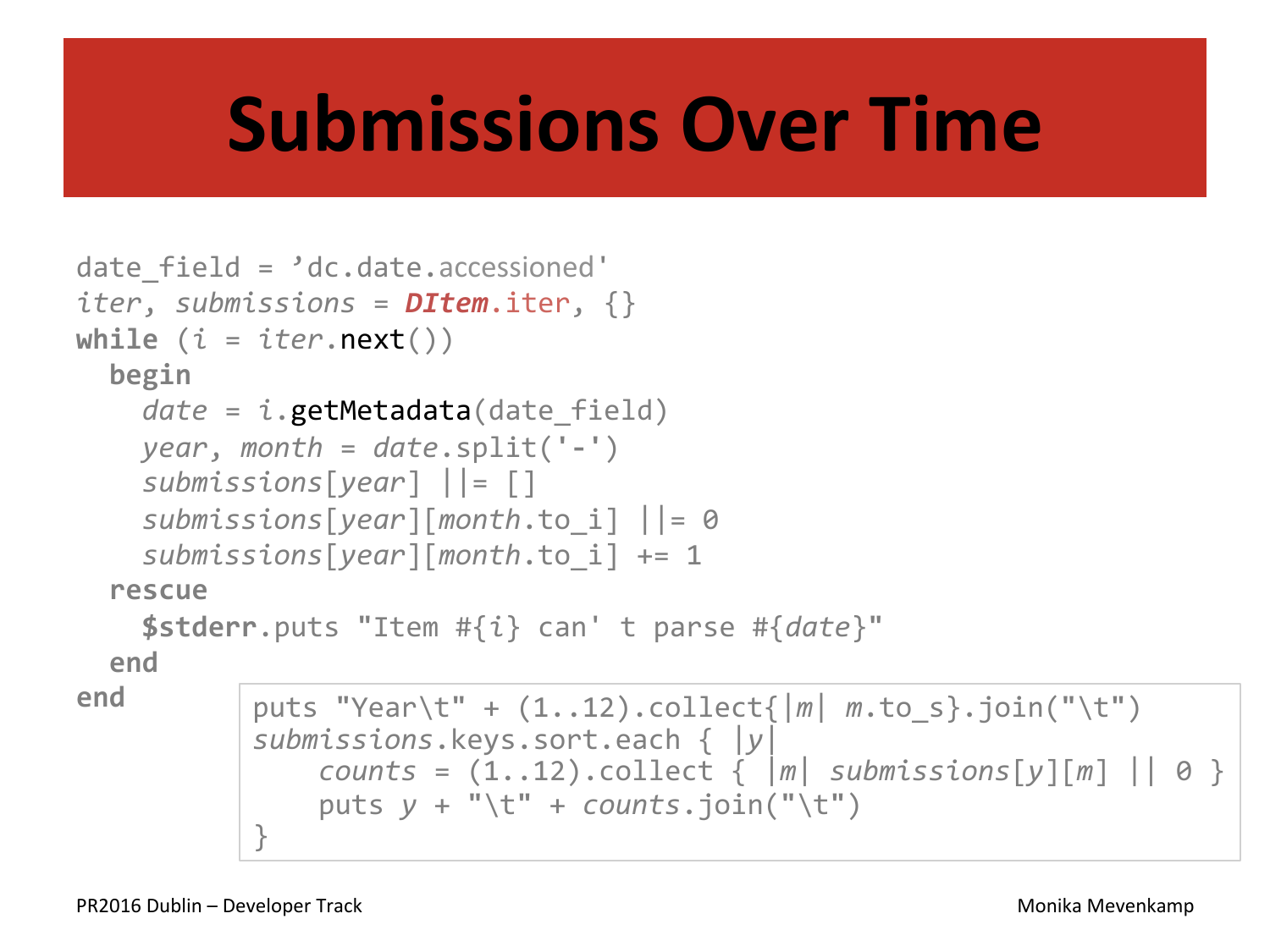# **Submissions Over Time**

```
date_field =	'dc.date.issued'	
iter, submissions DItem.iter, {}
while (i = iter.next()) do
  		date	=	i.getMetadata(date_field)	
  		begin	
    				year,	month	=	date.split('-')	
    				submissions[year]	||=	[]	
    				submissions[year][month.to_i]	||=	0	
    				submissions[year][month.to_i]	+=	1	
  		rescue
```

```
				$stderr.puts "Item #{i} can't	parse #{date}"	
		end
```

| end | Year <sup>1</sup> 2 3 4 5 6 7 8 9 10 11 12 |  |  |  |  |  |  |
|-----|--------------------------------------------|--|--|--|--|--|--|
|     | 2010 12 11 5 5 9 11 7 5 11 6 10 7          |  |  |  |  |  |  |
|     | 2011 8 6 4 8 5 10 1 9 8 8 8 6              |  |  |  |  |  |  |
|     | 2012 11 3 5 8 5 4 12 7 7 14 4 6            |  |  |  |  |  |  |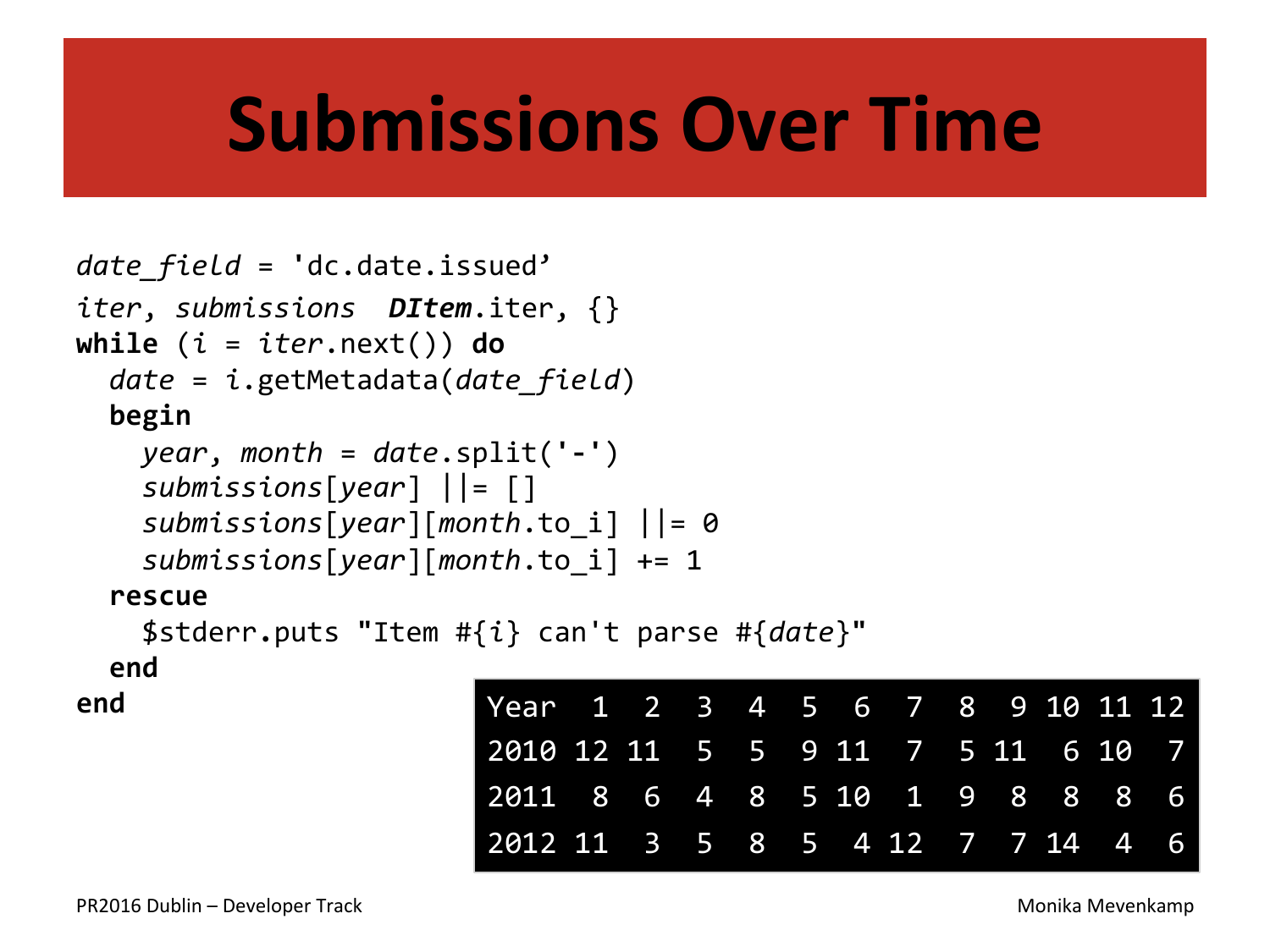### **Strict Policies -> MetaData**

```
year	,	group_name =	2016,	"SrTheses_Bitstream_Read_Mudd"	
set value = 'Walk-in Access. ...';
items = DSpace.findByMetadataValue('pu.date.classyear', year, nil)
items.each do	|i|	
     			 DSpace.create(i).bitstreams.each do	|bit|	
          								DSpace.create(bit).policies.each do	|hsh|				
               if (0 \equiv -hsh[:action] and group name == hsh[:group]) then
                    i.setMetadataSingleValue('dc', 'right', 'accessRights',
                                                                              																																																													nil,	set_value)	
                    																puts		"ITEM #{i.getHandle}setting dc.rights.accessRights"	
                    i.update
               												end	
          				end		
end
```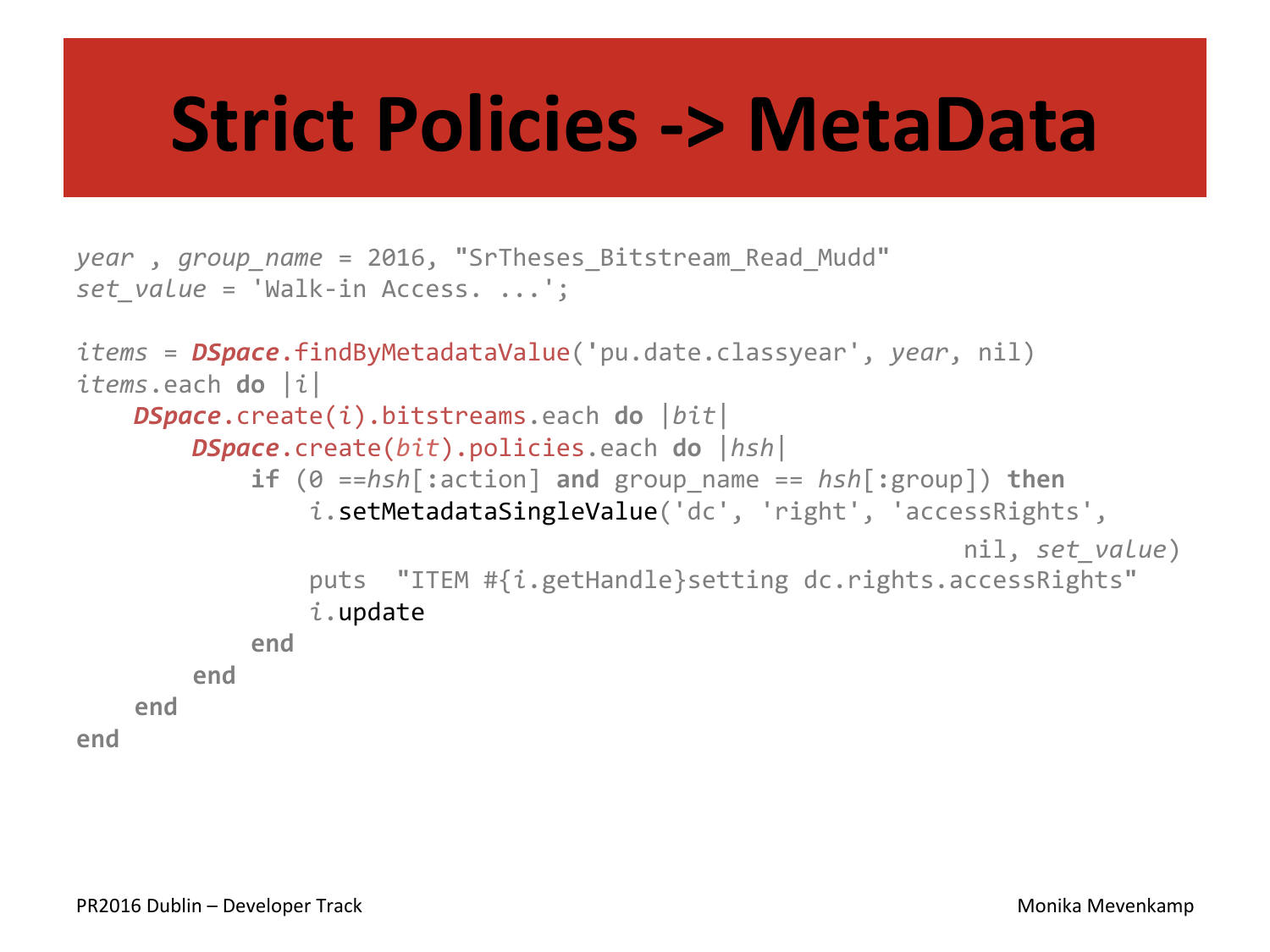### **Create Collection**

require **'dspace'** 

```
class	DCollection
  		def copy(name,	parent)	…	end
end
```

```
DSpace.load()
```

```
DSpace.login "monikam"	
template_coll =	DSpace.fromString('123456789/6625')	
parent, name = prompt and collect answers
```

```
dcol =	DSpace.create(template_coll)	
dcol.copy(name,	parent)
```
*DSpace*.commit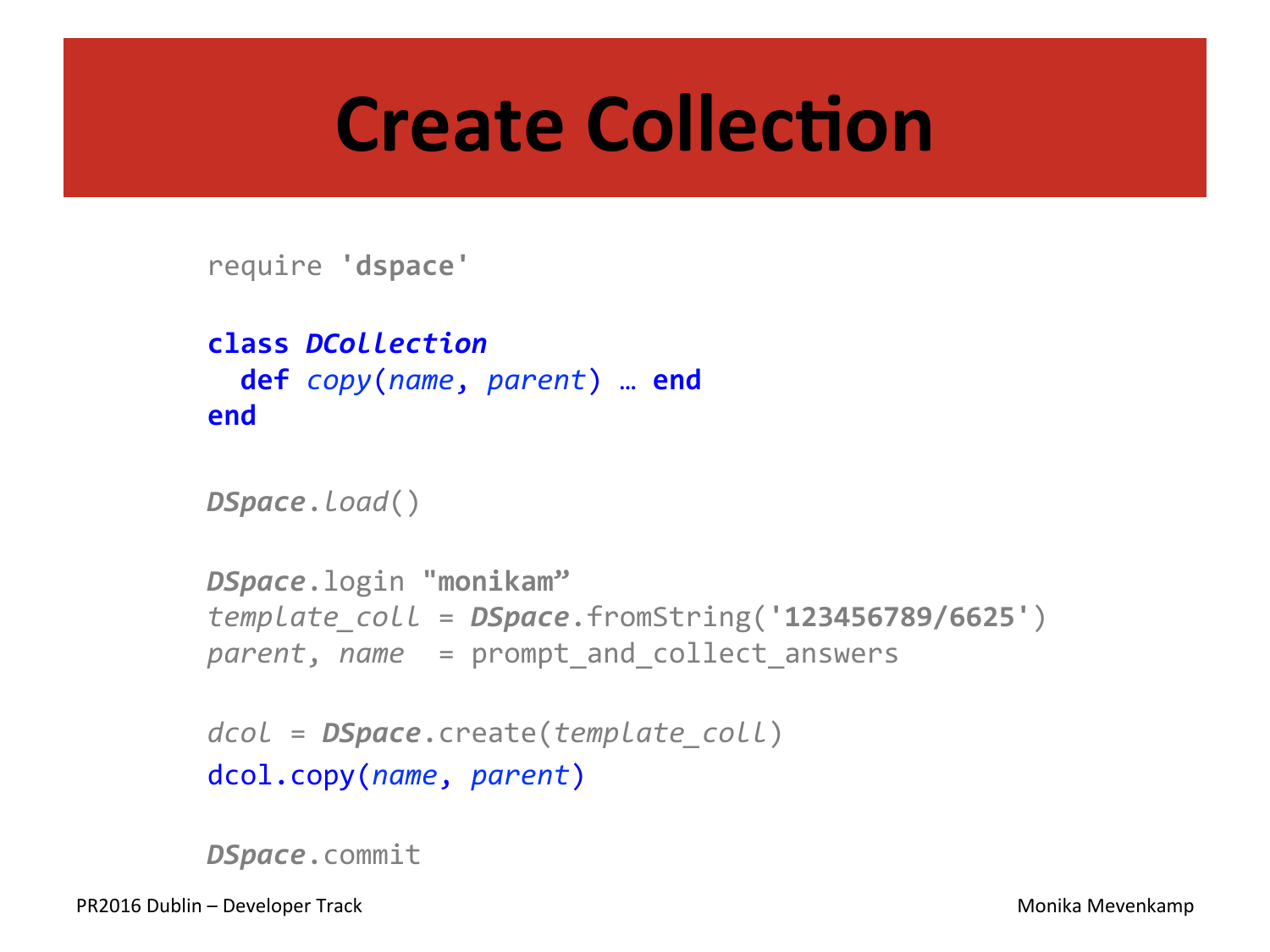## **Create Collection**

```
class	DCollection
  		def copy(name,	parent)	
    				new_col =	DCollection.create(name,	parent)	
    				group	=	@obj.getSubmitters();	
    if (group) then
       						new_group =	new_col.createSubmitters
       copy group(group, new group)
    				end	
    				[1,	2,	3].each	do	|i|	
       						group	=	@obj.getWorkflowGroup(i);	
       if (group) then
         new group = new col.createWorkflowGroup(i)
         copy group(group, new group)
       						end	
    				end	
    newcol.update()
    				return	new_col
  		end	
                                                                  private	
                                                                    		def copy_group(from,	to)	
                                                                      				from.getMemberGroups().each	do	|g|	
                                                                         						to.addMember(g);	
                                                                       				end	
                                                                      				from.getMembers().each	do	|g|	
                                                                         						to.addMember(g);	
                                                                       				end	
                                                                      				to.update
                                                                    		end	
                                                                  end
```